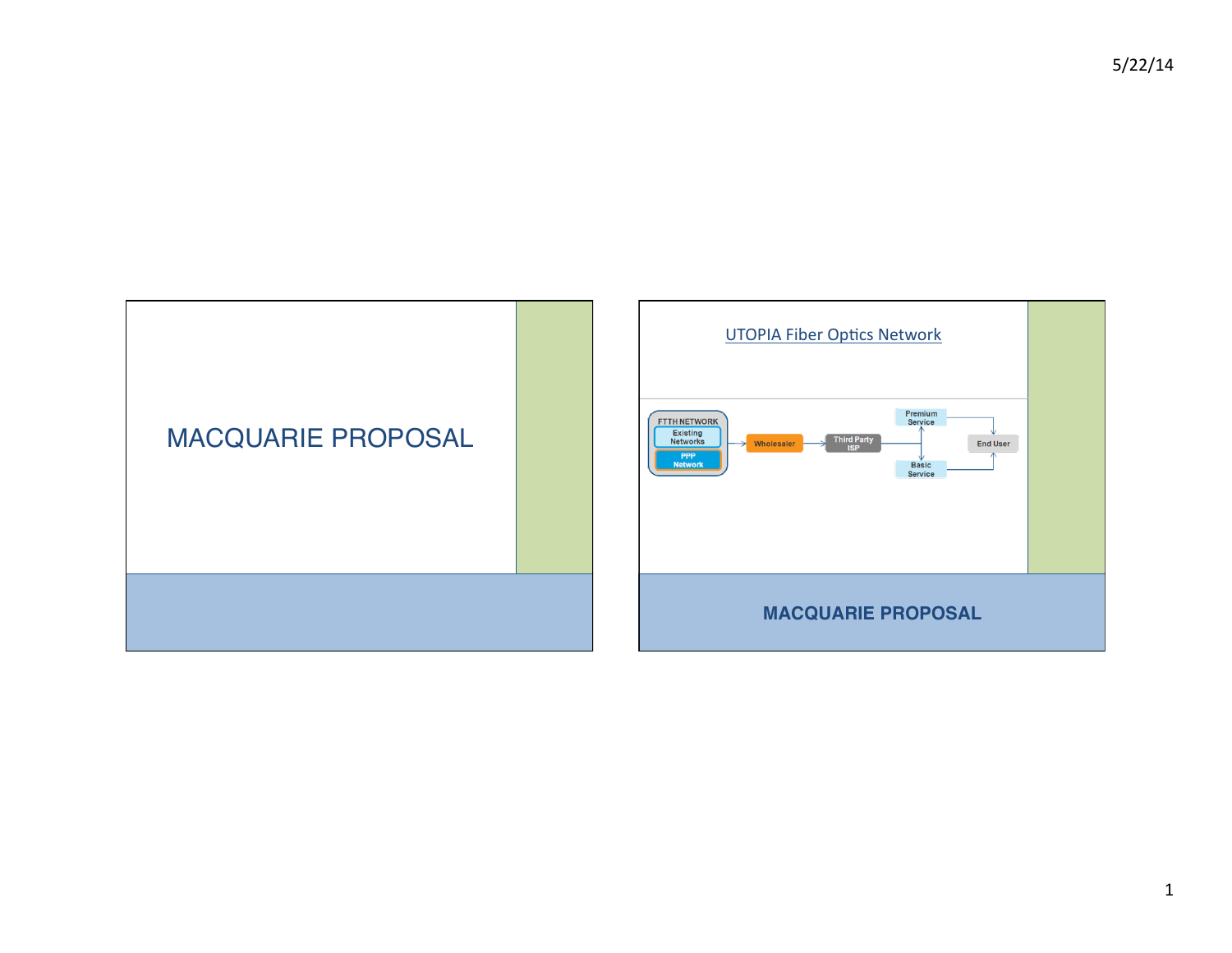#### UTOPIA Fiber Optics Network

- Agencies (Cities)
- **Macquarie**
- Public Private Partnership (PPP)
- Wholesale Service Provider (WSP)
- Internet Service Provider (ISP)
- **Customers**

### **MACQUARIE PROPOSAL**



- Agencies (Cities)
	- Pay the PPP \$18-20 per address
	- Not operate or manage system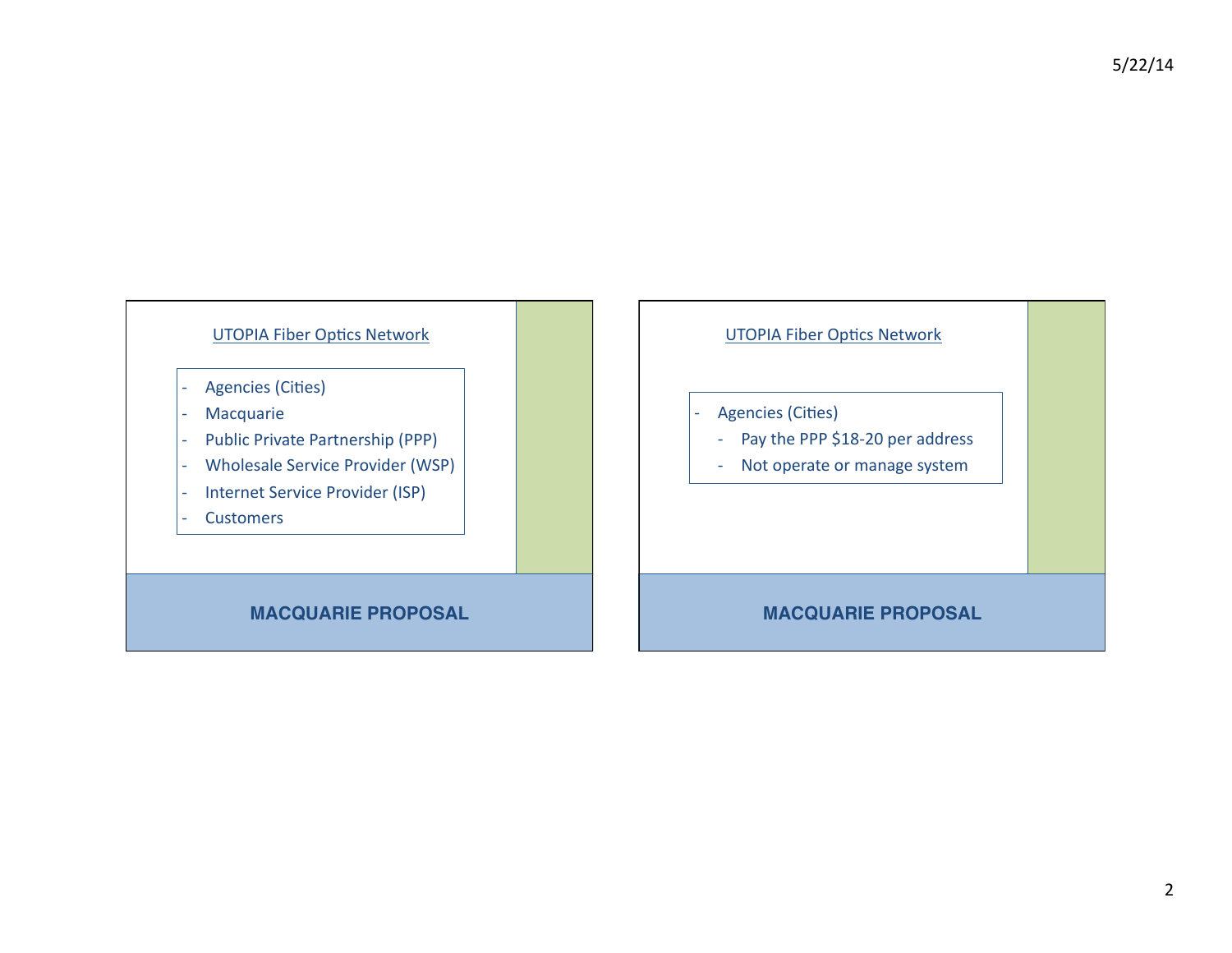#### UTOPIA Fiber Optics Network

- Public Private Partnership
- Arrange financing and build out of system&
- Manage the WSP

#### **MACQUARIE PROPOSAL**

#### UTOPIA Fiber Optics Network

- Wholesale Service Provider
	- Operate wholesale portion of system
	- Manage relationships with ISPs
- System maintenance, operations and refresh
- Revenue allocation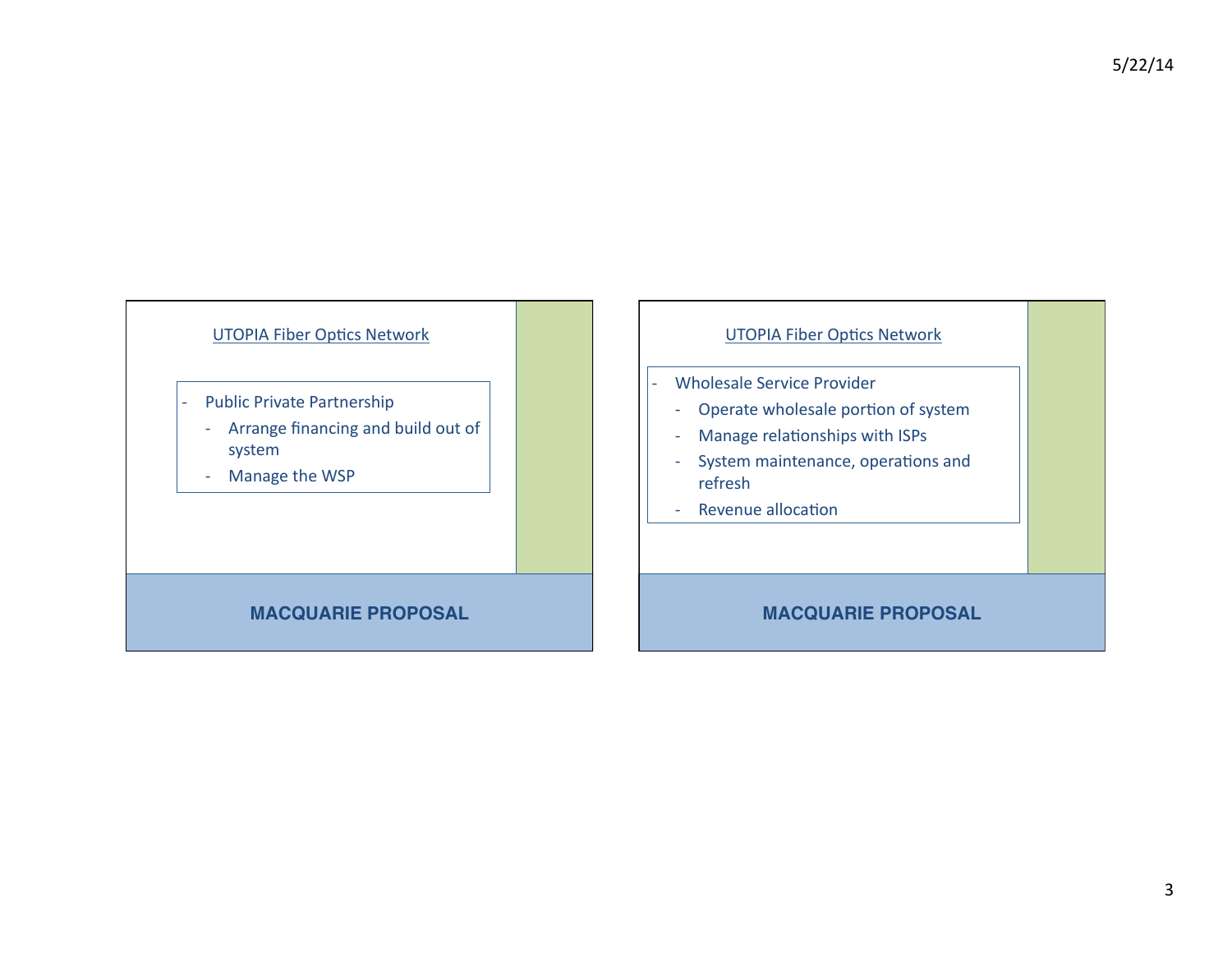$5/22/14$ 

### UTOPIA Fiber Optics Network

- Internet Service Provider
	- Customer sales and support
	- Provide basic internet free of charge
	- Provide premium internet service
	- Provide internet TV and phone service

### **MACQUARIE PROPOSAL**

#### Questions

- What is the highest priority and best use of city fees taxes?
- What are the risks?
- Will revenue stream be sufficient to cover debt and utility fee?